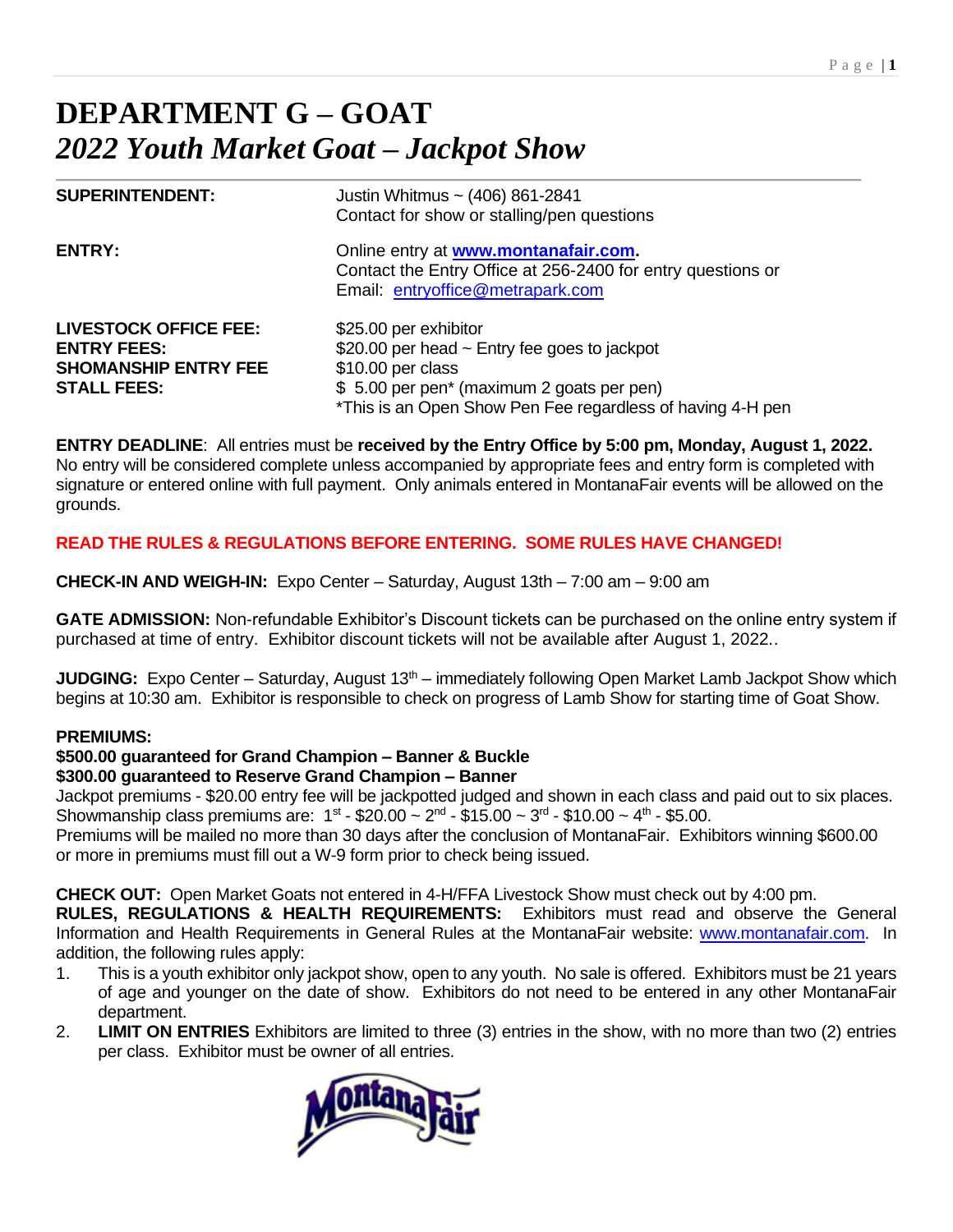- 3. All market goats must be in the possession of the exhibitor by May 8, 2021.
- 4. Each animal must be identified by an ear tag, which must be listed on the entry form.
- 5. Horned goats are permitted. Dehorned goats are acceptable, but must be healed over prior to check-in.
- 6. Market goats must be body clipped to 3/8" of hair or less before check-in.
- 7. Milk teeth must be in place. Animal's age: no breaking of skin, or eruption of two permanent front teeth. Wethers or does will not be more than one year old.
- 8. Goats will be shown by weight. Entries must weigh a minimum of 50 pounds.

9. Shavings will be provided. A non-refundable fee of \$5.00 per pen must be paid and exhibitors will be responsible for cleaning their pen(s) and having pen inspected by department Superintendent before leaving the grounds. Failure to clean pen(s) will result in loss of premiums and awards.

10. MontanaFair and its appointed staff and committee's decisions are final.

#### **Class**

G-1-101 Market Goat – Doe or Wether

## **GRAND CHAMPION MARKET GOAT**

**RESERVE GRAND CHAMPION MARKET GOAT**

- G-1-111 Junior Showmanship
- G-1-112 Senior Showmanship

**NOTE:** *Exhibitors must wear correct number assigned by the Open Entry Animal to animal being judged in class on belt or back. Wearing the wrong number or number will mean disqualification in class. Make a last check at end gate before entering arena.* 

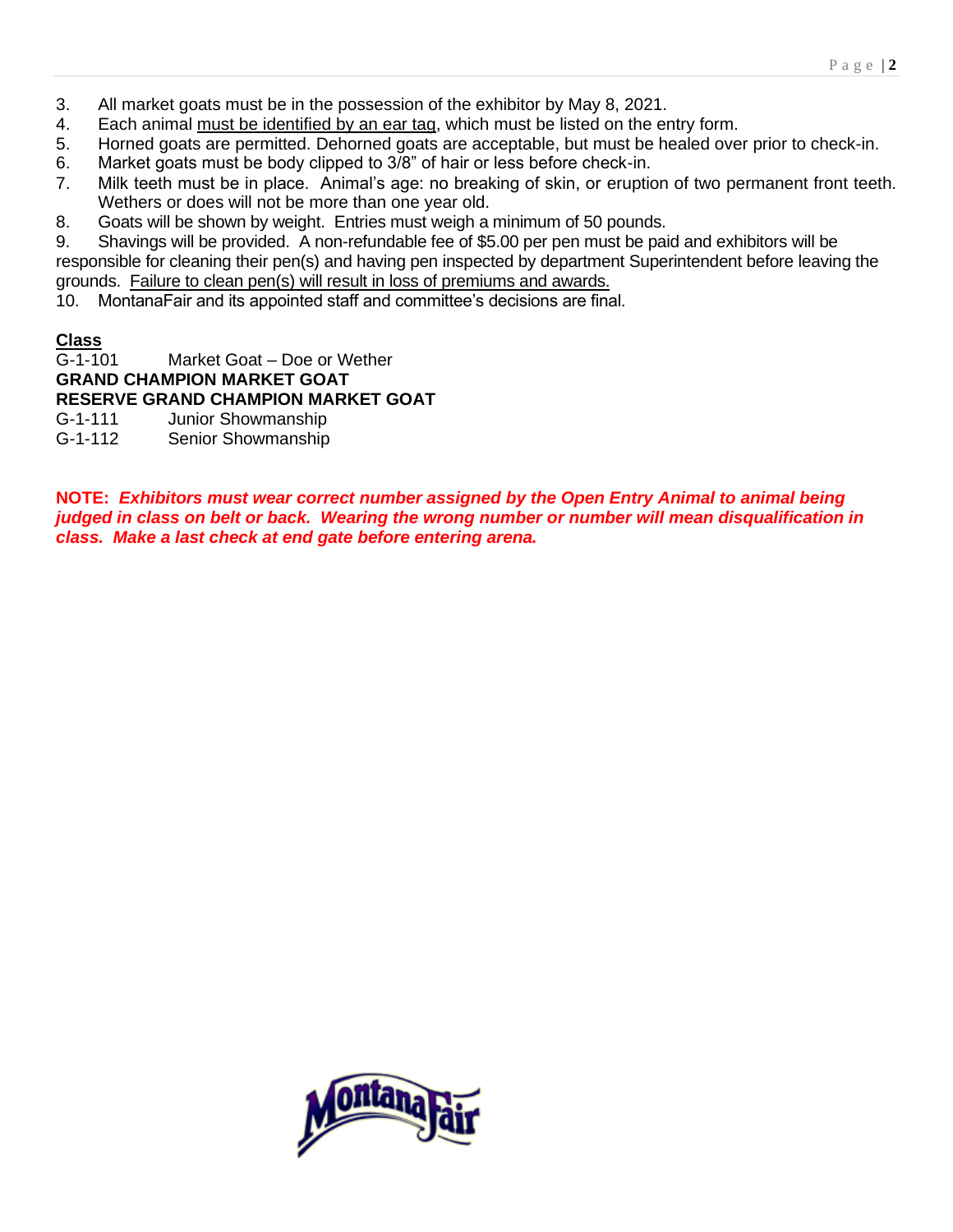## **2022 MONTANAFAIR GENERAL INFORMATION/RULES & REGULATIONS**

**THE PRESS**: Please contact our Marketing Department at 256-2400 for information and credentials.

**MAIL FACILITIES:** Exhibitors and others may have their mail addressed in care of MontanaFair, PO Box 2514, Billings, MT 59103 or MontanaFair, 308 6th Avenue N, Billings, MT 59101. Postage due or COD deliveries will not be accepted.

**EMERGENCY MESSAGES:** Emergency messages for exhibitors should be directed to the MontanaFair Entry Office at (406)256-2400 or the Yellowstone County Sheriff at (406)256-2441.

**ADVERTISING**: Under no circumstances will any person or firm be allowed to place any advertising matter upon buildings, fences, trees or any place on the grounds, nor will it be permitted to distribute any advertising or sell articles outside the space assigned. No political advertising, petition solicitors, subscription or sheet writers.

**INTERPRETATIONS & LIABILITY**: MontanaFair Management reserves the right to interpret all rules and regulations and to arbitrarily settle and determine all matters, questions and differences in regard thereto, arising out of and not covered by them.

 Any person who violates any of the rules as published on the MontanaFair website www.montanafair.com will forfeit all privileges and premiums and may be subject to such penalty as ordered by MontanaFair management. Submission of written or online entry serves as agreement from exhibitor to comply with this statement.

In the event of General and Department Special Rules, the Department Special Rules will govern.

 MontanaFair, MetraPark and Yellowstone County, MT, their employees, agents or board members thereof will assume no liability for injury, damage, loss, death or theft, sustained by person, property or livestock of any exhibitor, exhibitor's family or employees, concessionaire or spectator. Every animal and article upon the grounds shall be under the control of MontanaFair management.

 Management will put forth every effort to ensure the safety of articles after their arrival, but in no case will it be responsible for loss, theft, damages, livestock injury or death which may occur while in transit or during the time of exhibition.

**DOGS**: No dogs, except certified service dogs and dogs entered into competition will be allowed in any exhibit building, arenas or on the carnival midway. All dogs on the grounds must have proof of current vaccinations and health requirements as per Yellowstone County. All dogs must be on a leash at all times. Dogs, small and large animals shall not be left in vehicles or trailers or be unattended in the any parking lot or other area of the MontanaFair grounds. Unleashed dogs or dogs left unattended will be reported to the Yellowstone County Animal Control Department.

**SERVICE VEHICLES**: The use of private motorized service vehicles (golf carts, all-terrain vehicles, etc.), **ARE NOT ALLOWED** on MontanaFair grounds.

**DEPARTMENT SUPERINTENDENTS:** Each Superintendent will have charge of the department assigned and listed on the departmental information materials. The Superintendent will have charge of the building display spaces, stalls and equipment within the department. Rearrangement of stalls and spaces will be done only with supervision and as agreed by the Superintendent.

# **ENTRY INFORMATION**

# **ALL DEPARTMENTS & EXHIBITORS**

1. Online entry at www.montanafair.com.

2. Entries are not considered complete until all applicable fees have been paid.

3. Should an individual enter either an animal or article in the name of another than that of the bonafide owner, or attempt to perpetrate a fraud by misrepresentation of any fact, the entry thus made must be removed from exhibition and all fees paid and premiums or awards must be forfeited.

4. Any entry which may have been inadvertently or erroneously entered may, at the discretion of the Department Superintendent or Judge, be transferred to the proper class prior to judging.

5. Exhibitors will cooperate at all times to conduct the best possible fair.

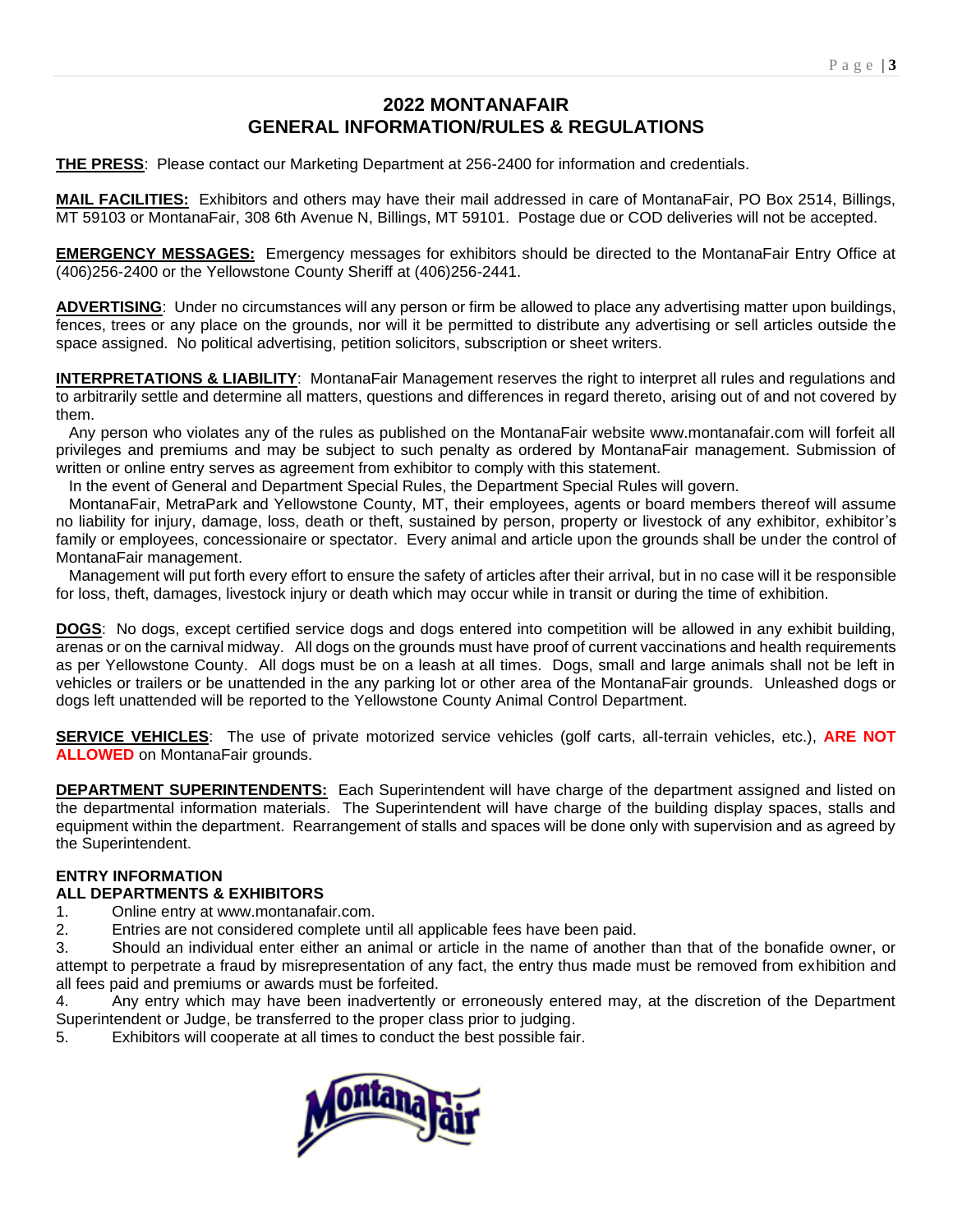6. Unsportsmanlike conduct will not be tolerated and the offending exhibitor will forfeit all premiums due and may be immediately dismissed from the fairgrounds.

7. MontanaFair is not responsible for errors in website information.

**CHECKS RETURNED/DENIED CREDIT CARDS**: Any exhibitor issuing a check for payment of entries, stalling or gate admissions which does not clear their account for any reason, will have five days to make payment to keep entries eligible to participate in competition. This applies to credit card transactions that are denied. A \$30.00 fee will be accessed to the exhibitor. This fee must be paid in cash, money order or cashier's check prior to competition. If MontanaFair has not been notified of transaction denial or returned check prior to judging, any premiums earned will be withheld.

**REFUNDS**: MontanaFair has a firm no refund policy. While recognizing that illness or injury of an exhibitor or livestock occurs, no refunds of any fees are permitted. Submission of online entry acknowledges the NO REFUND POLICY.

**CODE OF ETHICS**: MontanaFair is a member of the International Association of Fairs and Expositions (IAFE) and will abide by the IAFE National Code of Show Ring Ethics when conducting MontanaFair 2021 as printed at www.fairsandexpos.com/pdf/ShowRingCodeofEthics.pdf

#### **EXHIBIT RULES & REGULATIONS**

**JUDGES:** Every effort is expended to provide competent judges. No exhibitor or spectator will be allowed to interfere with a judge in the performance of his/her duties. Exhibitor(s), owners, agents or representatives should not converse with judge until all judging of applicable exhibits has been completed. Under no circumstances should anyone converse during class judging.

**DELAY OF JUDGING:** Exhibitors must arrange for the prompt showing of all exhibits at the call of the judge. At the judge's discretion, any exhibit not presented promptly when called may be disqualified. Call for "closing of the gate" is at the Department Superintendent's discretion.

**UNWORTHY EXHIBITS**: Judges must not award a prize to an unworthy exhibit. No premiums will be awarded to undeserving exhibits where there is competition or not. Judges are allowed to award premiums as they feel worthy. The decision of the judge shall be final and no appeal will be considered except in cases of formal protest. The judge's placing in the official judge's book designates the premium paid.

#### **PROTESTS:**

1. Protests (whether formal or informal) must be submitted in writing, signed and accompanied by \$50.00 cash or certified check (refundable if the protest is sustained). The protest must plainly state the cause of the complaint or appeal and must be delivered to the Department Superintendent immediately after the occasion for the protest. A protest pertaining to eligibility is most suitable when submitted prior to judging.

2. Judging procedures will not be interrupted for protest investigation. 3. Depending on the basis of the protest, interested parties may be notified and given the opportunity to submit evidence. A decision may be withheld until a complete investigation can be made.

4. No complaint or appeal that a judge overlooked an entry will be considered.

5. Consult 4-H Livestock (A) & Non-Livestock (N) departments for 4-H grievance policy.

#### **PREMIUMS**:

- All premiums are paid to the exhibitor as stated on the official entry form or online entry submission.
- Provided there are judged exhibit(s) in a class, all placings and premiums may be awarded except as otherwise provided in rules in any department.
- **Premiums will not be paid according to tags or ribbons, but by the awards as recorded in the judge's book. The judge's record is final**.
- Fair Management does not guarantee the payment of special premiums offered by merchants or private parties. These special premiums are accepted in good faith by MontanaFair.
- Combined or cancelled classes are at the discretion of the Department Superintendent. Combined classes will receive only one premium for placings.